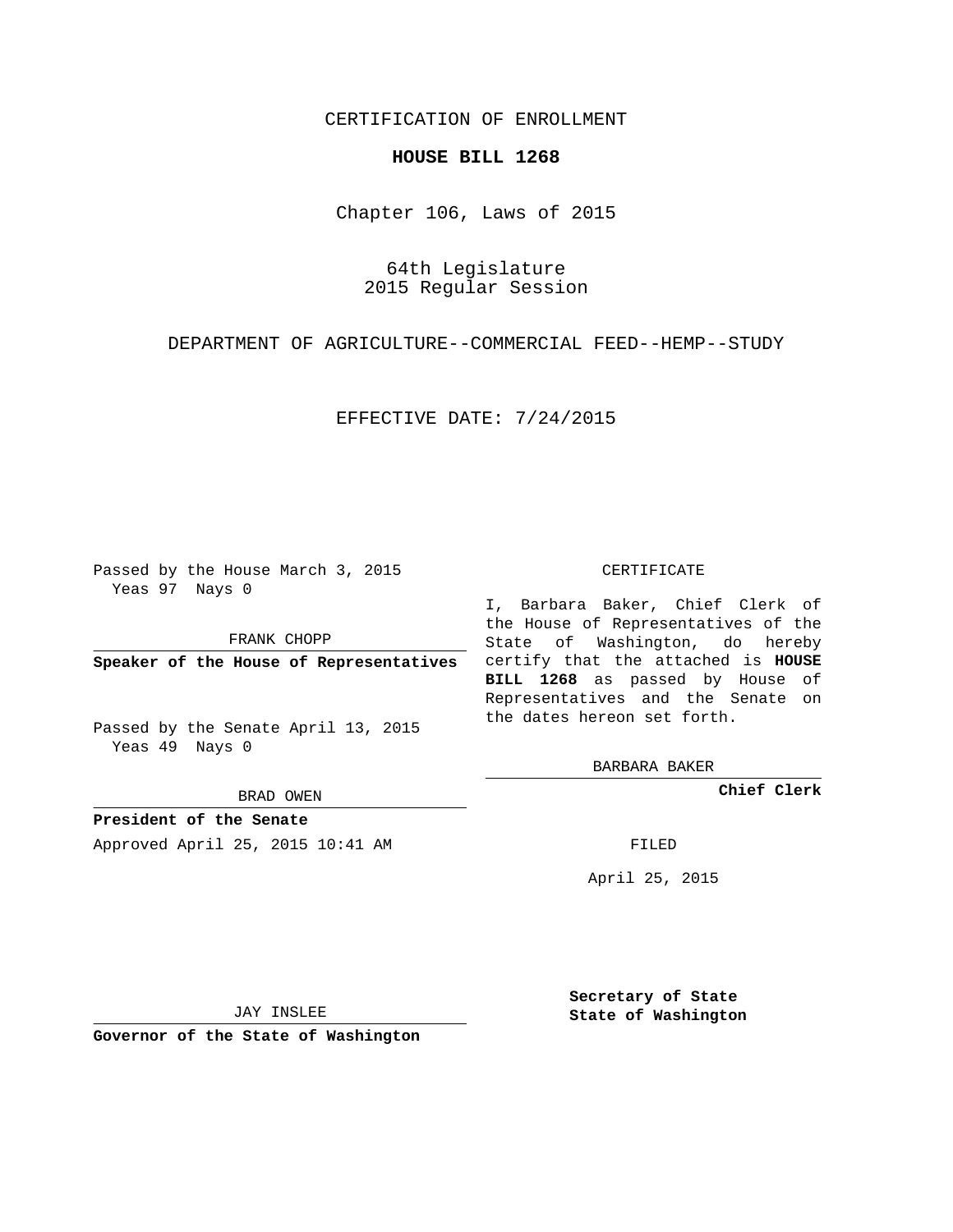# **HOUSE BILL 1268**

Passed Legislature - 2015 Regular Session

**State of Washington 64th Legislature 2015 Regular Session**

**By** Representatives Buys, Lytton, Shea, Wilcox, Young, Holy, and McCaslin

Read first time 01/16/15. Referred to Committee on Agriculture & Natural Resources.

1 AN ACT Relating to hemp as a component of commercial animal feed; creating new sections; and providing an expiration date.

BE IT ENACTED BY THE LEGISLATURE OF THE STATE OF WASHINGTON:

 NEW SECTION. **Sec. 1.** (1) The legislature finds that hemp seed is known globally for its high levels of essential fatty acids, such as omega-3, omega-6, omega-9, and gamma-linolenic acid, as well as for its high levels of amino acid-containing protein.

 (2) The legislature further finds that international research suggests that hemp seed is an excellent source of nutrition for the major classes of livestock, including cattle, swine, and poultry. This research suggests that hemp is a valuable source of protein, energy, and long-chain fatty acids in animals and, when included into an animal's diet, has no adverse effect on production or health. Research also shows that, when hemp seed meal is included in the feed of laying hens, the omega fatty acid profile in the resulting eggs is 16 favorably influenced.

 (3) The legislature further finds that local, state-based markets exist in which consumers are willing to pay a premium price for products that result from hemp-fed animals. The state should aid its farmers and ranchers in accessing this price premium as a small, but